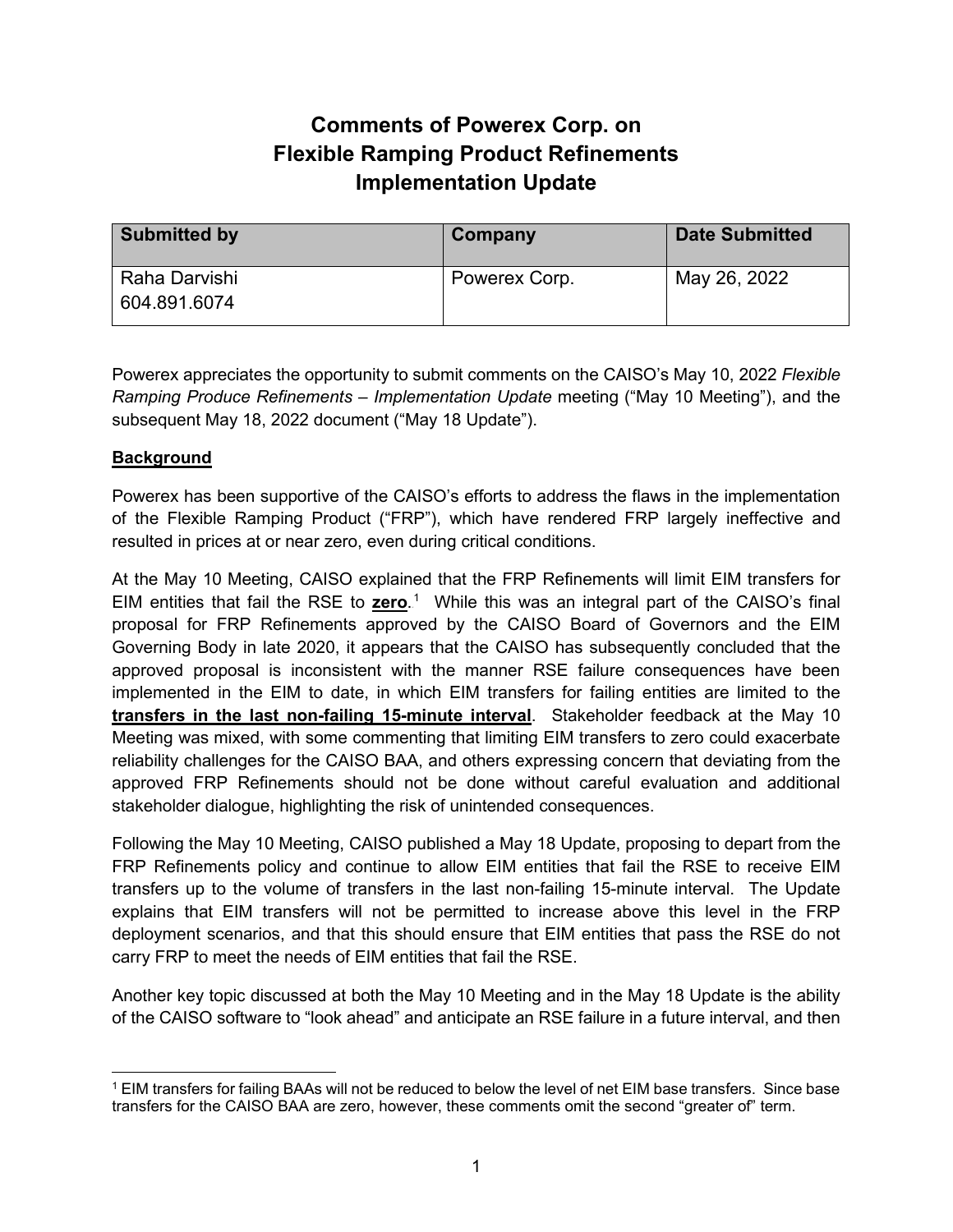take steps in the *current* interval to mitigate the consequences of the RSE failure. As explained by the CAISO:

*When a BAA fails, the WEIM optimal solution will increase dynamic transfers prior to failure in an attempt to minimize solution costs during failed interval; i.e. solution will ramp up WEIM transfers before the failed interval, potentially uneconomically, to constrain*  the net transfer in the failed interval at a higher level..<sup>2</sup>

The approved FRP Refinements would have prevented the software from increasing imports in the current interval in anticipation of an upcoming RSE failure, since EIM transfers would be limited to zero. In contrast, the May 18 Update *would* enable imports to be increased prior to an RSE failure, which may undermine the principle that entities that pass the RSE do not help meet the FRP requirements of entities that fail the RSE:

*[E]nergy and FRP are fungible commodities; increasing energy transfers into the failed BAA unloads supply capacity inside that BAA that can in turn be used to meet FRP requirements.*2F *3*

## **Powerex Opposes CAISO's Proposal to Modify the FRP Refinements Policy**

Powerex recognizes the concerns raised by CAISO staff regarding the potential for the FRP Refinements to cause entities that fail the RSE to be restricted from receiving EIM transfers during challenging system conditions. As Powerex has stated in the EIM RSE Enhancements initiative, it does not believe that the RSE should be designed to require any entity to experience reliability challenges when there is sufficient aggregate supply to reliably meet the needs of the entire market footprint.

At the same time, **Powerex strongly opposes** moving forward with last-minute changes to the FRP Refinements proposal that would have the effect of allowing the CAISO market optimization to pro-actively increase transfers into a failing EIM Entity BAA, further undermining the already weak and inequitable RSE failure consequences in the EIM.

Rather than attempting to move forward with the May 18 Update's deeply flawed FRP proposal which was developed by CAISO staff with no stakeholder input and will clearly result in significant negative consequences for the EIM RSE—Powerex strongly urges the CAISO to delay implementation of its FRP Refinements policy until improved RSE failure consequences can be developed during Phase 2 of the RSE Enhancements initiative.

Powerex believes that the original FRP Refinements policy as approved by the CAISO Board and the EIM Governing Body could be successfully implemented in tandem with Powerex's proposal for EIM RSE failure consequences, which would apply an initial limit of 0 MW for RSE failures but provide a mechanism for that limit to be relaxed (and transfers received) at a \$2,000/MWh penalty price. This would meet the dual objectives of supporting reliability (by not strictly limiting EIM import transfers to 0 MW for an EIM Entity BAA that fails the RSE) while also ensuring that the

<sup>2</sup> CAISO May 10, 2022 presentation, at 8. Emphasis added.

<sup>3</sup> CAISO May 18 Update, at 7.